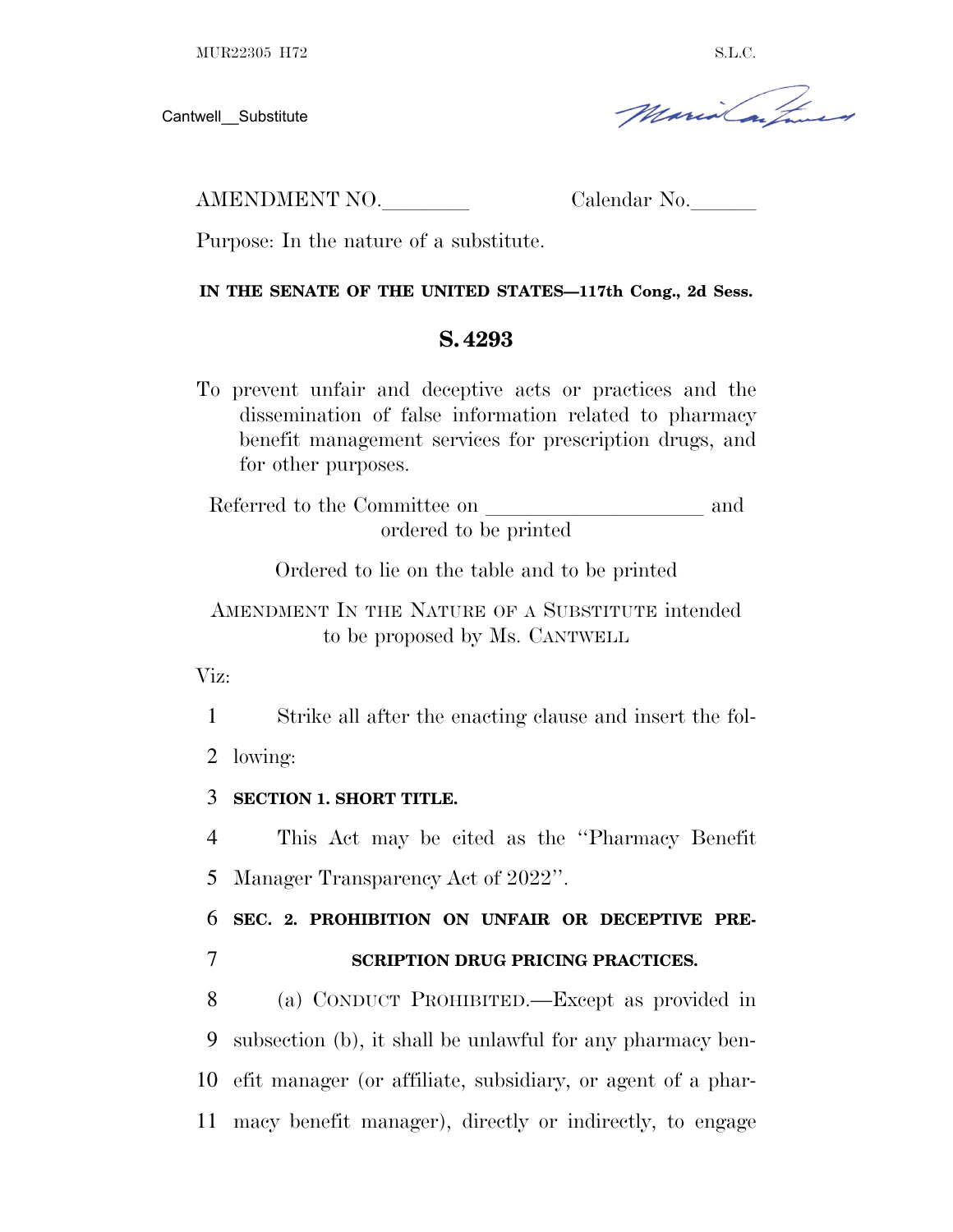in any of the following activities related to pharmacy ben-efit management services:

 (1) Charge a health plan or payer a different amount for a prescription drug's ingredient cost or dispensing fee than the amount the pharmacy ben- efit manager reimburses a pharmacy for the pre- scription drug's ingredient cost or dispensing fee where the pharmacy benefit manager retains the amount of any such difference.

 (2) Arbitrarily, unfairly, or deceptively, by con- tract or any other means, reduce, rescind, or other- wise claw back any reimbursement payment, in whole or in part, to a pharmacist or pharmacy for a prescription drug's ingredient cost or dispensing fee.

 (3) Arbitrarily, unfairly, or deceptively, by con- tract or any other means, increase fees or lower re- imbursement to a pharmacy in order to offset reim- bursement changes instructed by the Federal Gov- ernment under any health plan funded by the Fed-eral Government.

 (b) EXCEPTIONS.—A pharmacy benefit manager shall not be in violation of subsection (a) if the pharmacy benefit manager meets the following conditions: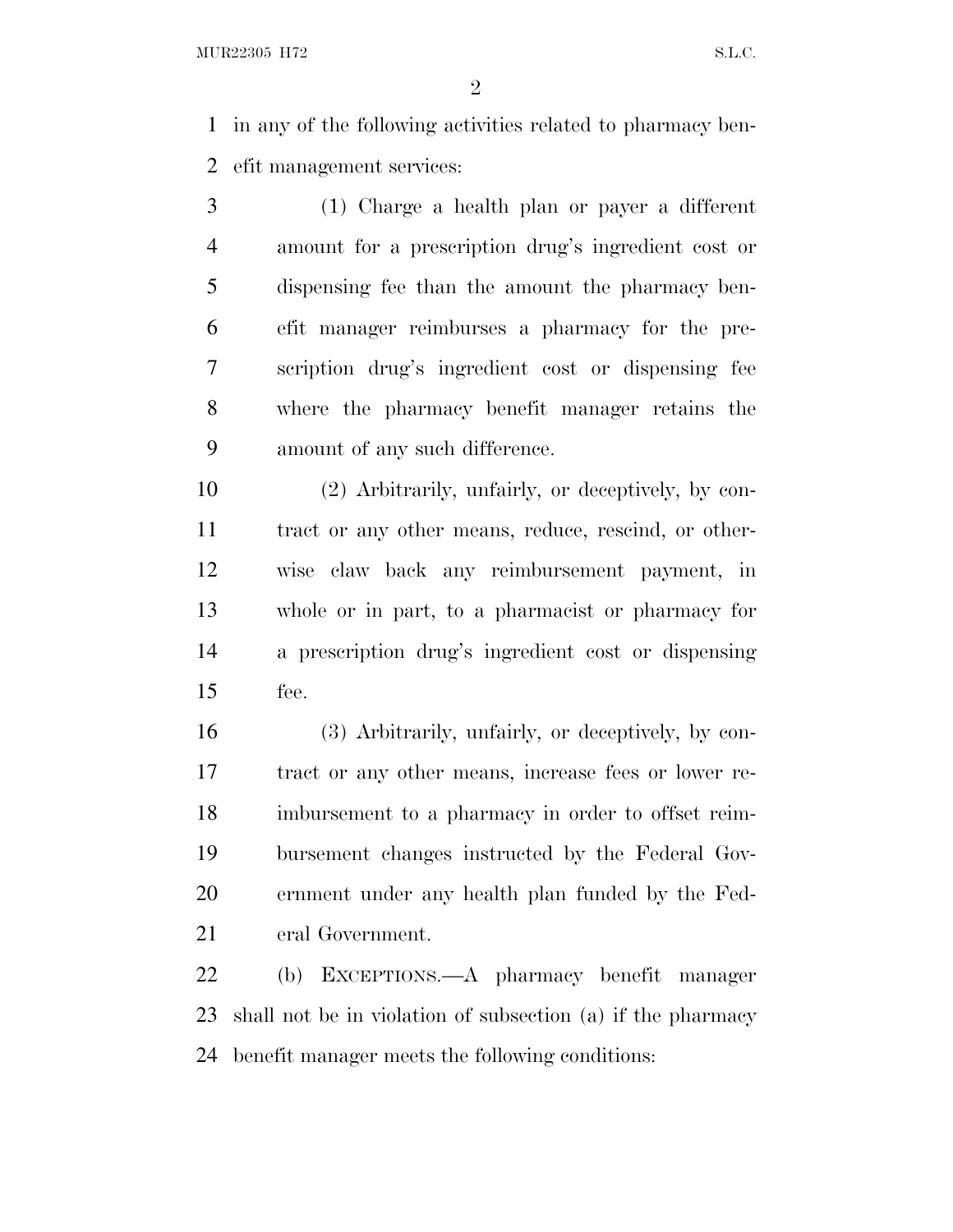(1) The pharmacy benefit manager, affiliate, subsidiary, or agent passes along or returns 100 per- cent of any price concession to a health plan or payer, including any rebate, discount, or other price concession. (2) The pharmacy benefit manager, affiliate, subsidiary, or agent provides full and complete dis- closure of— (A) the cost, price, and reimbursement of the prescription drug to each health plan, payer, and pharmacy with which the pharmacy benefit manager, affiliate, subsidiary, or agent has a contract or agreement to provide phar- macy benefit management services; (B) each fee, markup, and discount charged or imposed by the pharmacy benefit manager, affiliate, subsidiary, or agent to each health plan, payer, and pharmacy with which the pharmacy benefit manager, affiliate, sub- sidiary, or agent has a contract or agreement for pharmacy benefit management services; or (C) the aggregate amount of all remunera- tion the pharmacy benefit manager receives from a prescription drug manufacturer for a prescription drug, including any rebate, dis-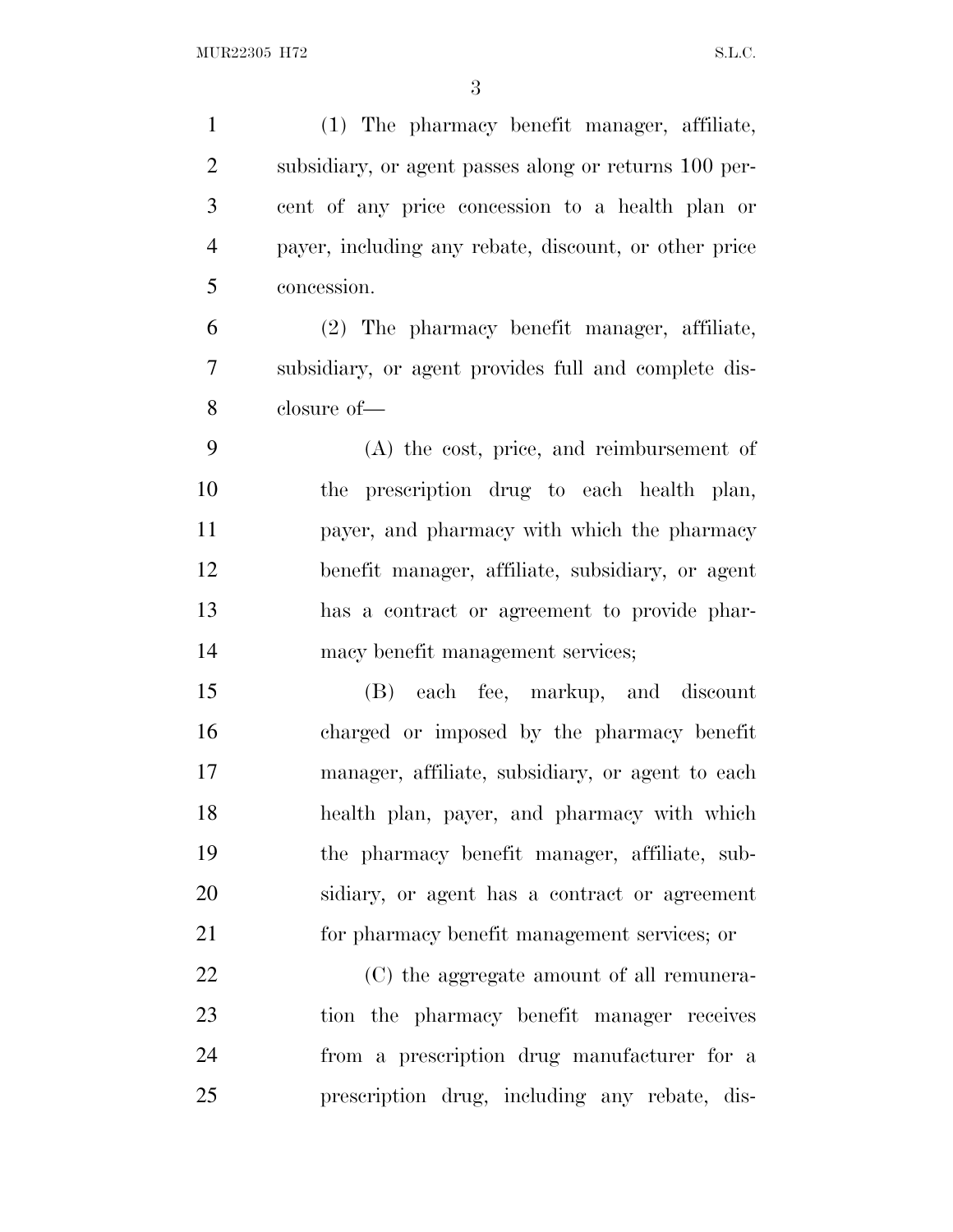| $\mathbf{1}$   | count, administration fee, and any other pay-            |  |
|----------------|----------------------------------------------------------|--|
| $\overline{2}$ | ment or credit obtained or retained by the phar-         |  |
| $\mathfrak{Z}$ | macy benefit manager, or affiliate, subsidiary,          |  |
| $\overline{4}$ | or agent of the pharmacy benefit manager, pur-           |  |
| 5              | suant to a contract or agreement for pharmacy            |  |
| 6              | benefit management services to a health plan,            |  |
| 7              | payer, or any Federal agency (upon the request           |  |
| 8              | of the agency).                                          |  |
| 9              | SEC. 3. PROHIBITION ON FALSE INFORMATION.                |  |
| 10             | It shall be unlawful for any person to report informa-   |  |
| 11             | tion related to pharmacy benefit management services to  |  |
| 12             | a Federal department or agency if—                       |  |
| 13             | (1) the person knew, or reasonably should have           |  |
| 14             | known, the information to be false or misleading;        |  |
| 15             | $(2)$ the information was required by law to be          |  |
| 16             | reported; and                                            |  |
| 17             | (3) the false or misleading information reported         |  |
| 18             | by the person would affect analysis or information       |  |
| 19             | compiled by the Federal department or agency for         |  |
| 20             | statistical or analytical purposes with respect to the   |  |
| 21             | market for pharmacy benefit management services.         |  |
| 22             | SEC. 4. TRANSPARENCY.                                    |  |
| 23             | REPORTING BY PHARMACY BENEFIT MAN-<br>(a)                |  |
| 24             | AGERS.—Not later than 1 year after the date of enactment |  |
| 25             | of this Act, and annually thereafter, each pharmacy ben- |  |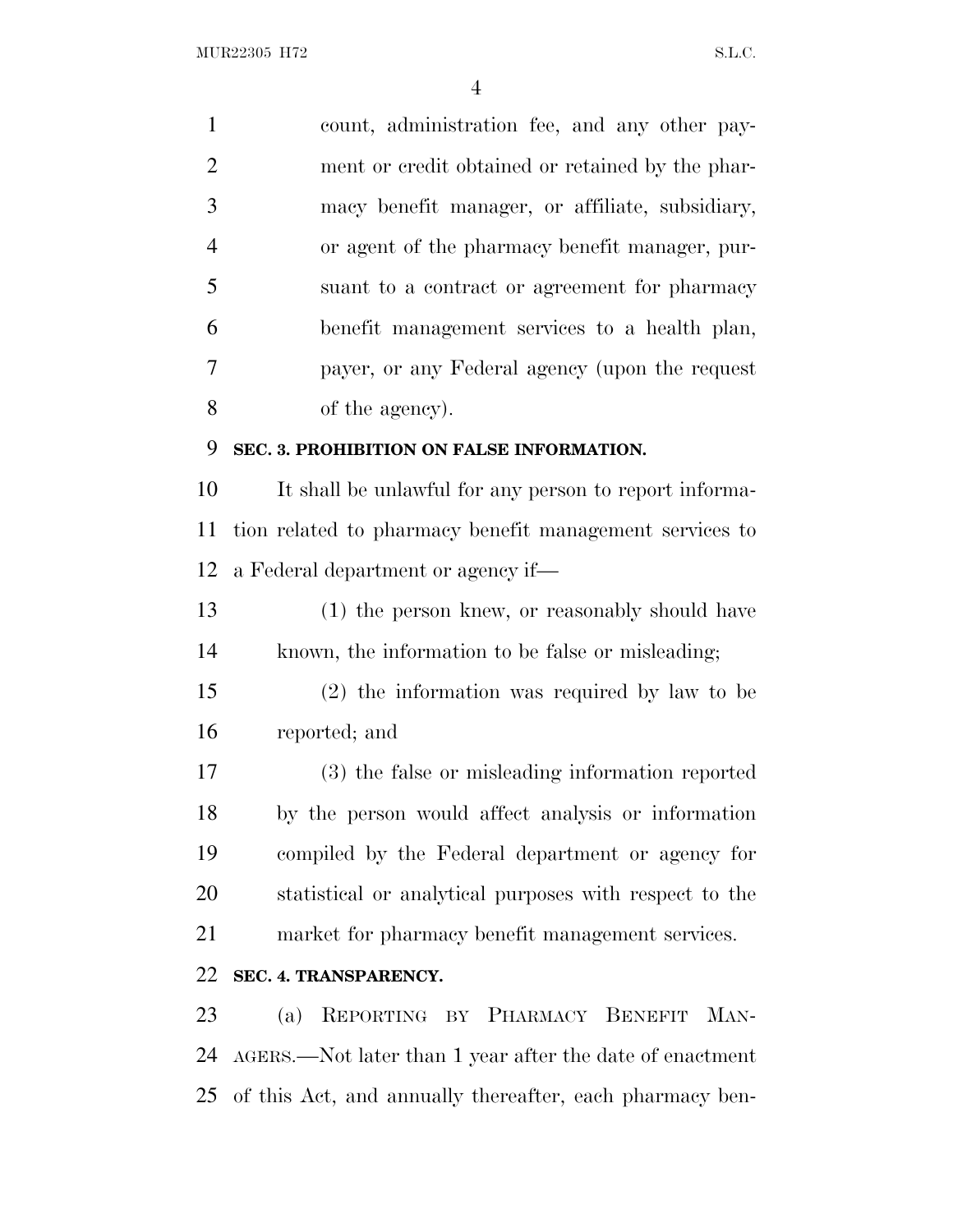| $\mathbf{1}$   | efit manager (or affiliate, subsidiary, or agent of a phar- |  |
|----------------|-------------------------------------------------------------|--|
| $\overline{2}$ | macy benefit manager) shall report to the Commission the    |  |
| 3              | following information:                                      |  |
| $\overline{4}$ | (1) The aggregate amount of the difference be-              |  |
| 5              | tween the amount the pharmacy benefit manager               |  |
| 6              | was paid by each health plan and the amount that            |  |
| 7              | the pharmacy benefit manager paid each pharmacy             |  |
| 8              | on behalf of the health plan for prescription drugs.        |  |
| 9              | $(2)$ The aggregate amount of any-                          |  |
| 10             | (A) generic effective rate fee charged to                   |  |
| 11             | each pharmacy;                                              |  |
| 12             | (B) direct and indirect remuneration fee                    |  |
| 13             | charged or other price concession to each phar-             |  |
| 14             | macy; and                                                   |  |
| 15             | (C) payment rescinded or otherwise clawed                   |  |
| 16             | back from a reimbursement made to each phar-                |  |
| 17             | macy.                                                       |  |
| 18             | (3) If, during the reporting year, the pharmacy             |  |
| 19             | benefit manager moved or reassigned a prescription          |  |
| 20             | drug to a formulary tier that has a higher cost,            |  |
| 21             | higher copayment, higher coinsurance, or higher de-         |  |
| 22             | ductible to a consumer, or a lower reimbursement to         |  |
| 23             | a pharmacy, an explanation of the reason why the            |  |
| 24             | drug was moved or reassigned from 1 tier to an-             |  |
| 25             | other, including whether the move or reassignment           |  |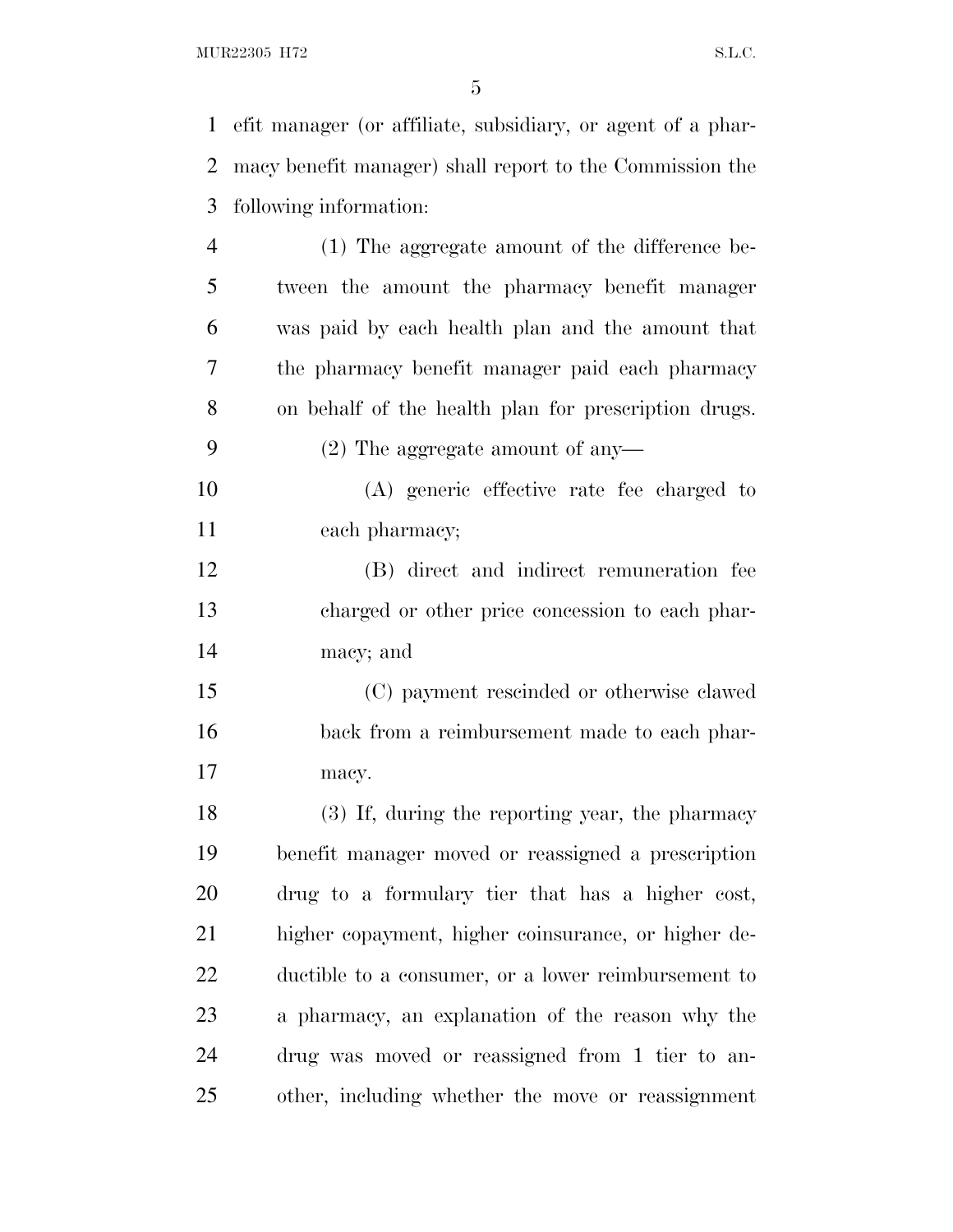was determined or requested by a prescription drug manufacturer or other entity.

 (4) With respect to any pharmacy benefit man- ager that owns, controls, or is affiliated with a phar- macy, a report regarding any difference in reim- bursement rates or practices, direct and indirect re- muneration fees or other price concessions, and clawbacks between a pharmacy that is owned, con- trolled, or affiliated with the pharmacy benefit man-ager and any other pharmacy.

(b) REPORT TO CONGRESS.—

 (1) IN GENERAL.—Not later than 1 year after the date of enactment of this Act, and annually thereafter, the Commission shall submit to the Com- mittee on Commerce, Science, and Transportation of the Senate and the Committee on Energy and Com- merce of the House of Representatives a report that addresses, at a minimum—

 (A) the number actions brought by the Commission during the reporting year to en-21 force this Act and the outcome of each such en-forcement action;

 (B) the number of open investigations or inquiries into potential violations of this Act as of the time the report is submitted;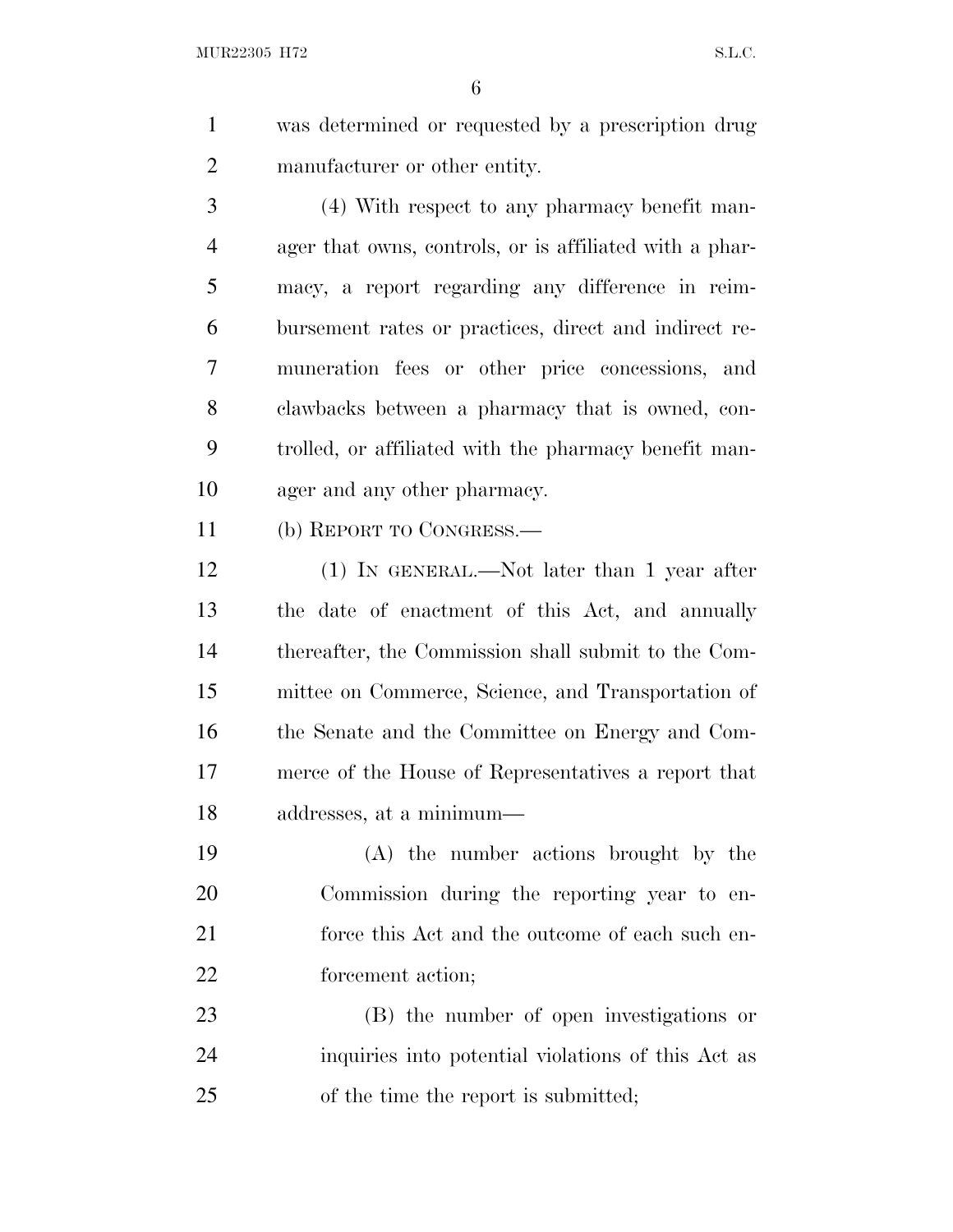(C) the number and nature of complaints received by the Commission relating to an alle- gation of a violation of this Act during the re-porting year;

 (D) an anonymized summary of the re- ports filed with the Commission pursuant to subsection (a) for the reporting year; and

 (E) policy or legislative recommendations to strengthen any enforcement action relating to a violation of this Act, including rec- ommendations to include additional prohibited conducted in section 2(a).

 (2) FORMULARY DESIGN OR PLACEMENT PRAC- TICES.—Not later than 1 year after the date of en- actment of this Act, the Commission shall submit to the Committee on Commerce, Science, and Trans- portation of the Senate and the Committee on En- ergy and Commerce of the House of Representatives a report that addresses the policies, practices, and role of pharmacy benefit managers (including their affiliates, subsidiaries, and agents) regarding for-mulary design or placement, including whether—

 (A) pharmacy benefit managers (including their affiliates, subsidiaries, and agents) use formulary design or placement to increase their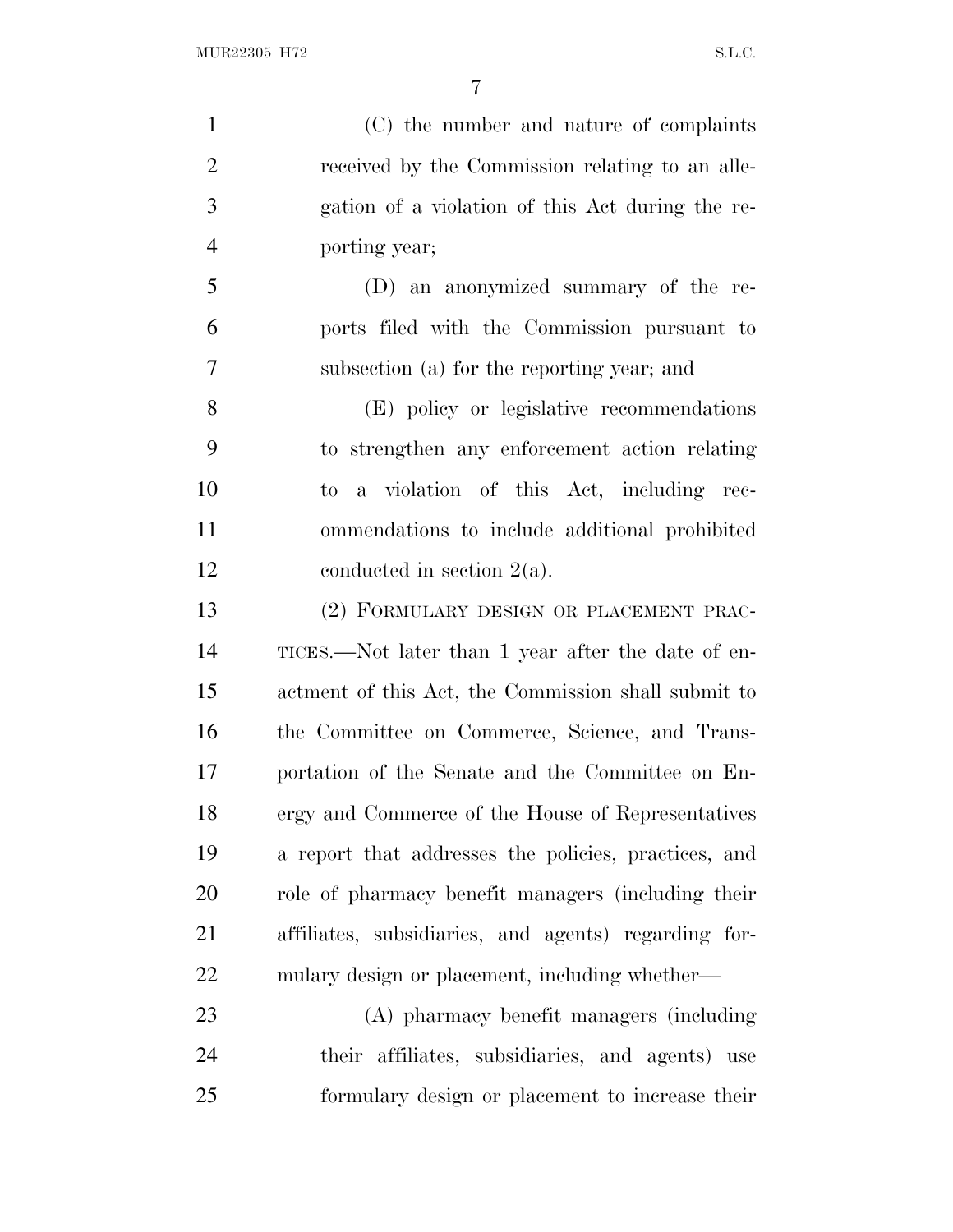gross revenue without an accompanying in- crease in patient access or decrease in patient cost; or

 (B) such policies or practices of pharmacy benefit managers regarding formulary design or placement violate section 5(a) of the Federal Trade Commission Act (15 U.S.C. 45(a)).

 (3) CONSTRUCTION.—Nothing in this section shall be construed as authorizing the Commission to disclose any information that is a trade secret or confidential information described in section 552(b)(4) of title 5, United States Code.

### **SEC. 5. WHISTLEBLOWER PROTECTIONS.**

 (a) I<sup>N</sup> GENERAL.—A pharmacy benefit manager, health plan, pharmaceutical manufacturer, pharmacy, or any affiliate, subsidiary, or agent thereof shall not, directly or indirectly, discharge, demote, suspend, diminish, or withdraw benefits from, threaten, harass, or in any other manner discriminate against or adversely impact a covered individual because—

 (1) the covered individual, or anyone perceived as assisting the covered individual, takes (or is sus- pected to have taken or will take) a lawful action in providing to Congress, an agency of the Federal Government, the attorney general of a State, a State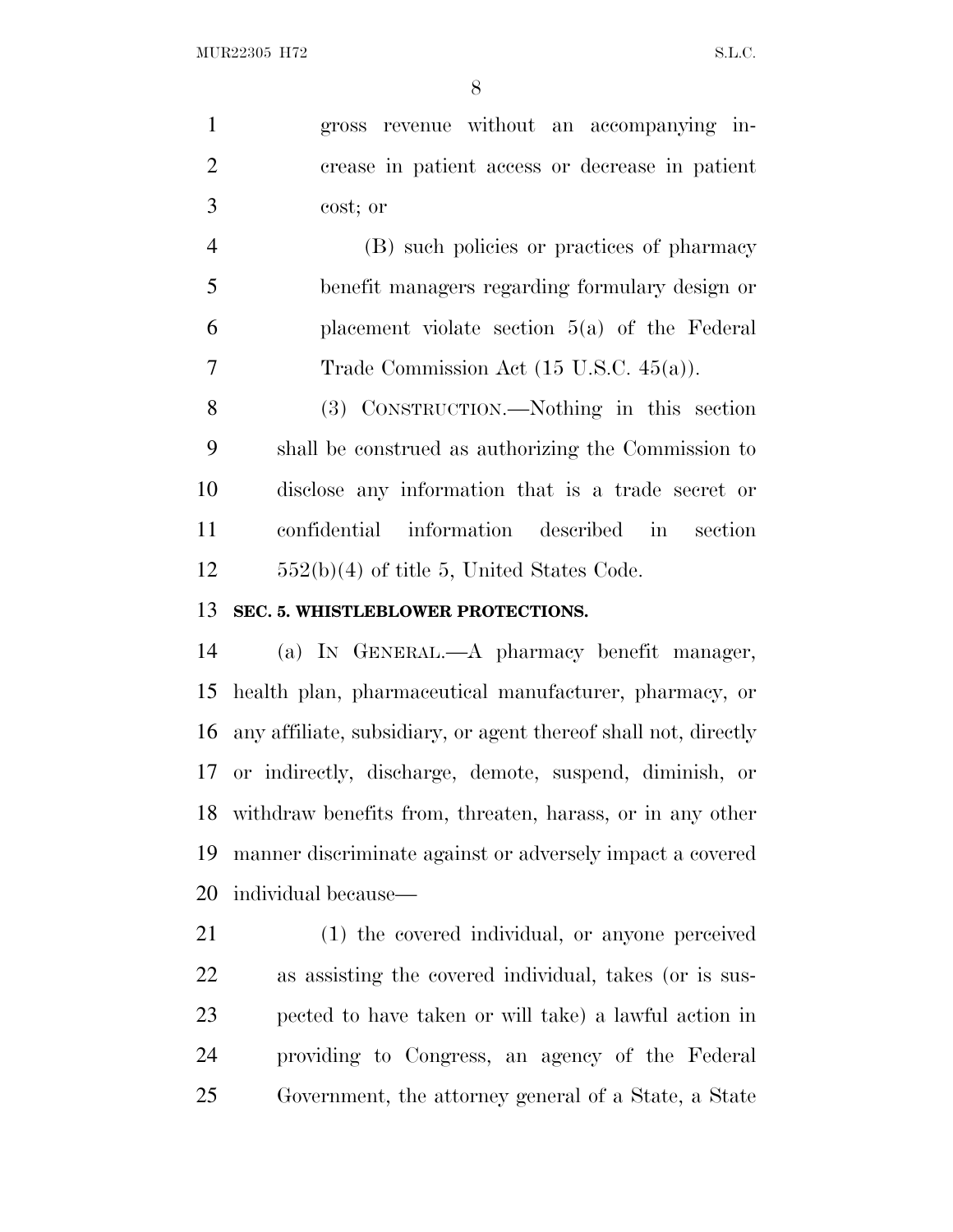| $\mathbf{1}$   | regulator with authority over the distribution or in-  |
|----------------|--------------------------------------------------------|
| $\overline{2}$ | surance coverage of prescription drugs, or a law en-   |
| 3              | forcement agency relating to any act or omission       |
| $\overline{4}$ | that the covered individual reasonably believes to be  |
| 5              | a violation of this Act;                               |
| 6              | (2) the covered individual provides information        |
| 7              | that the covered individual reasonably believes evi-   |
| 8              | dences such a violation to-                            |
| 9              | (A) a person with supervisory authority                |
| 10             | over the covered individual at the pharmacy            |
| 11             | benefit manager, health plan, pharmaceutical           |
| 12             | manufacturer, pharmacy, or any affiliate, sub-         |
| 13             | sidiary, or agent thereof; or                          |
| 14             | (B) another individual working for the                 |
| 15             | pharmacy benefit manager, health plan, phar-           |
| 16             | maceutical manufacturer, pharmacy, or any af-          |
| 17             | filiate, subsidiary, or agent thereof who the cov-     |
| 18             | ered individual reasonably believes has the au-        |
| 19             | thority to investigate, discover, or terminate the     |
| 20             | violation or to take any other action to address       |
| 21             | the violation;                                         |
| <u>22</u>      | (3) the covered individual testifies (or it is sus-    |
| 23             | pected that the covered individual will testify) in an |
| 24             | investigation or judicial or administrative proceeding |
| 25             | concerning such a violation;                           |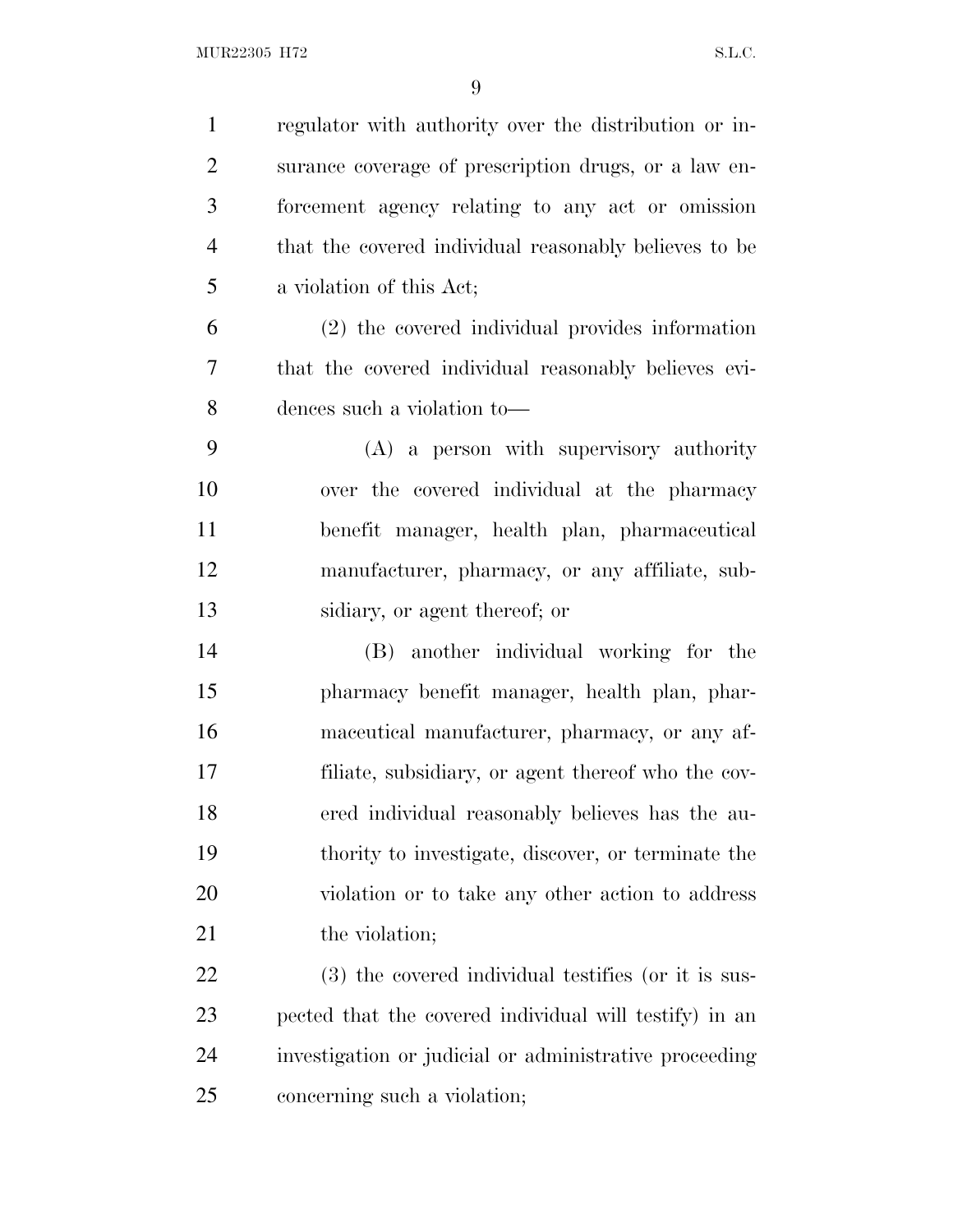| $\mathbf{1}$   | (4) the covered individual assists or participates           |  |
|----------------|--------------------------------------------------------------|--|
| $\overline{2}$ | (or it is expected that the covered individual will as-      |  |
| 3              | sist or participate) in such an investigation or judi-       |  |
| $\overline{4}$ | cial or administrative proceeding; or                        |  |
| 5              | (5) the covered individual takes any other ac-               |  |
| 6              | tion to assist in carrying out the purposes of this          |  |
| 7              | Act.                                                         |  |
| 8              | (b) ENFORCEMENT.—An individual who alleges any               |  |
| 9              | adverse action in violation of subsection (a) may bring an   |  |
| 10             | action for a jury trial in the appropriate district court of |  |
| 11             | the United States for the following relief.                  |  |
| 12             | (1) Temporary relief while the case is pending.              |  |
| 13             | (2) Reinstatement with the same seniority sta-               |  |
| 14             | tus that the individual would have had, but for the          |  |
| 15             | discharge or discrimination.                                 |  |
| 16             | (3) Twice the amount of back pay otherwise                   |  |
| 17             | owed to the individual, with interest.                       |  |
| 18             | (4) Consequential and compensatory damages,                  |  |
| 19             | and compensation for litigation costs, expert witness        |  |
| 20             | fees, and reasonable attorneys' fees.                        |  |
| 21             | (c) WAIVER OF RIGHTS AND REMEDIES.—The rights                |  |
| 22             | and remedies provided for in this section shall not be       |  |
| 23             | waived by any policy form or condition of employment, in-    |  |
| 24             | cluding by a predispute arbitration agreement.               |  |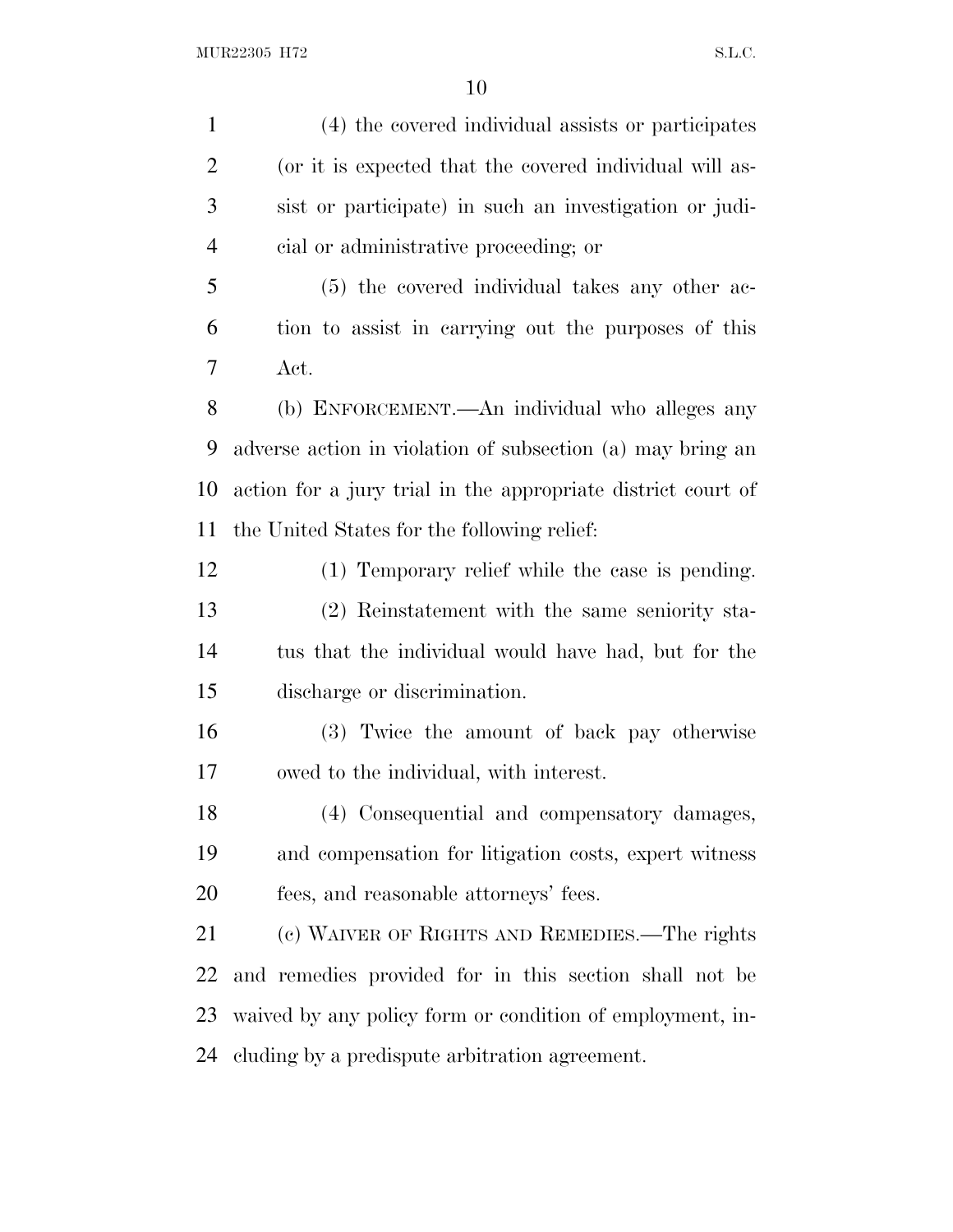(d) PREDISPUTE ARBITRATION AGREEMENTS.—No predispute arbitration agreement shall be valid or enforce- able if the agreement requires arbitration of a dispute arising under this section.

### **SEC. 6. ENFORCEMENT.**

# (a) ENFORCEMENT BY THE COMMISSION.—

 (1) UNFAIR AND DECEPTIVE ACTS OR PRAC- TICES.—A violation of this Act shall be treated as a violation of a rule defining an unfair or deceptive act or practice under section 18(a)(1)(B) of the Fed- eral Trade Commission Act (15 U.S.C.  $57a(a)(1)(B)$ .

13 (2) POWERS OF THE COMMISSION.—

 (A) IN GENERAL.—Except as provided in subparagraph (C), the Commission shall enforce 16 this Act in the same manner, by the same means, and with the same jurisdiction, powers, and duties as though all applicable terms and provisions of the Federal Trade Commission Act (15 U.S.C. 41 et seq.) were incorporated 21 into and made a part of this Act.

 (B) PRIVILEGES AND IMMUNITIES.—Sub- ject to paragraph (3), any person who violates this Act shall be subject to the penalties and entitled to the privileges and immunities pro-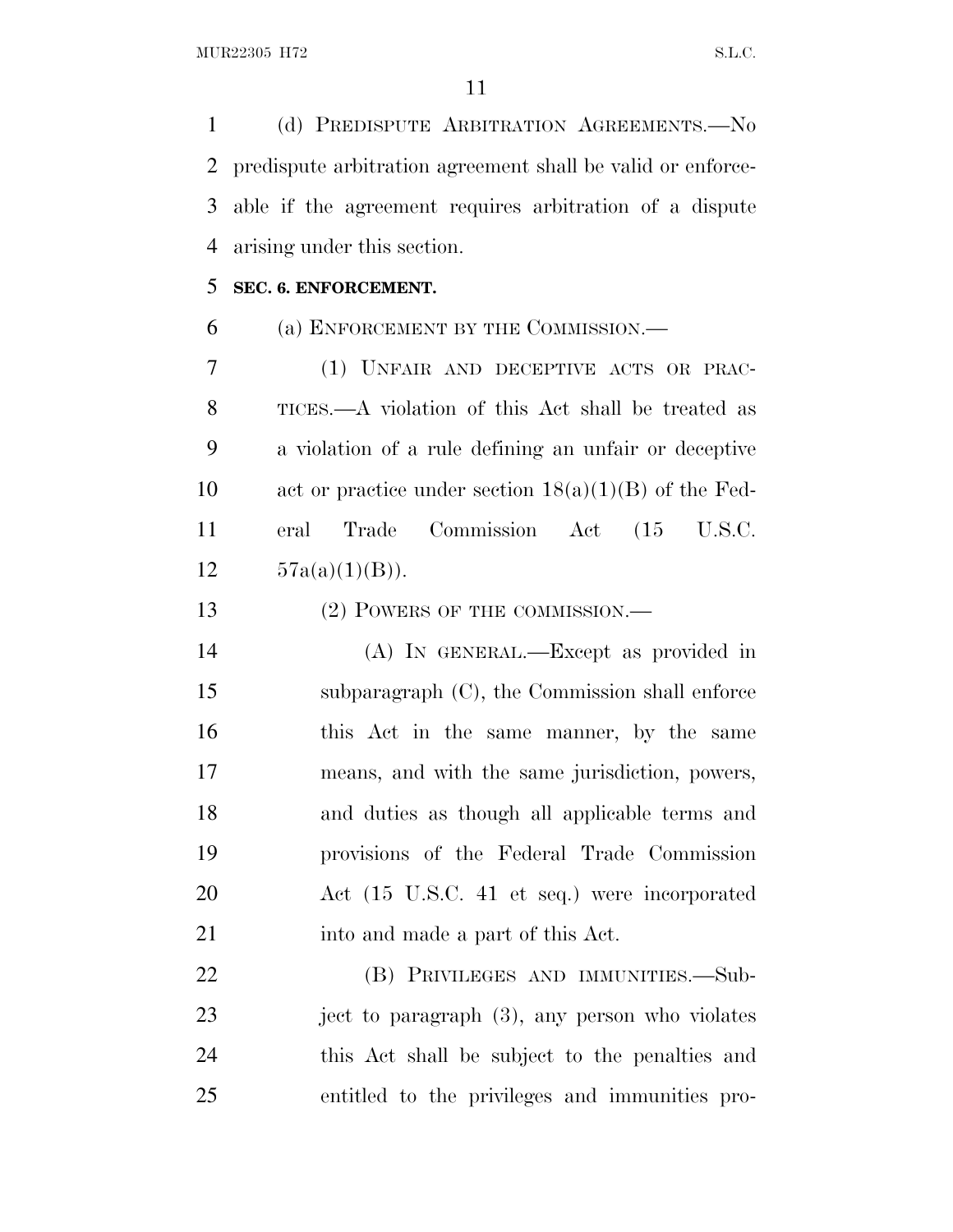| $\mathbf{1}$   | vided in the Federal Trade Commission Act (15)    |
|----------------|---------------------------------------------------|
| $\overline{2}$ | U.S.C. $41$ et. seq.).                            |
| 3              | (C) NONPROFIT ORGANIZATIONS AND IN-               |
| $\overline{4}$ | $SURANCE$ . Notwithstanding section 4 or 6 of     |
| 5              | the Federal Trade Commission Act (15 U.S.C.       |
| 6              | 44, 46), section 2 of McCarran-Ferguson Act       |
| 7              | (15 U.S.C. 1012), or any other jurisdictional     |
| 8              | limitation of the Commission, the Commission      |
| 9              | shall also enforce this Act, in the same manner   |
| 10             | provided in subparagraphs $(A)$ and $(B)$ of this |
| 11             | paragraph, with respect to-                       |
| 12             | (i) organizations not organized to                |
| 13             | carry on business for their own profit or         |
| 14             | that of their members; and                        |
| 15             | (ii) the business of insurance, and               |
| 16             | persons engaged in such business.                 |
| 17             | (D) AUTHORITY PRESERVED.—Nothing in               |
| 18             | this section shall be construed to limit the au-  |
| 19             | thority of the Commission under any other pro-    |
| 20             | vision of law.                                    |
| 21             | $(3)$ PENALTIES.—                                 |
| 22             | (A) ADDITIONAL CIVIL PENALTY.-In ad-              |
| 23             | dition to any penalty applicable under the Fed-   |
| 24             | eral Trade Commission Act (15 U.S.C. 41 et        |
| 25             | seq.), any person that violates this Act shall be |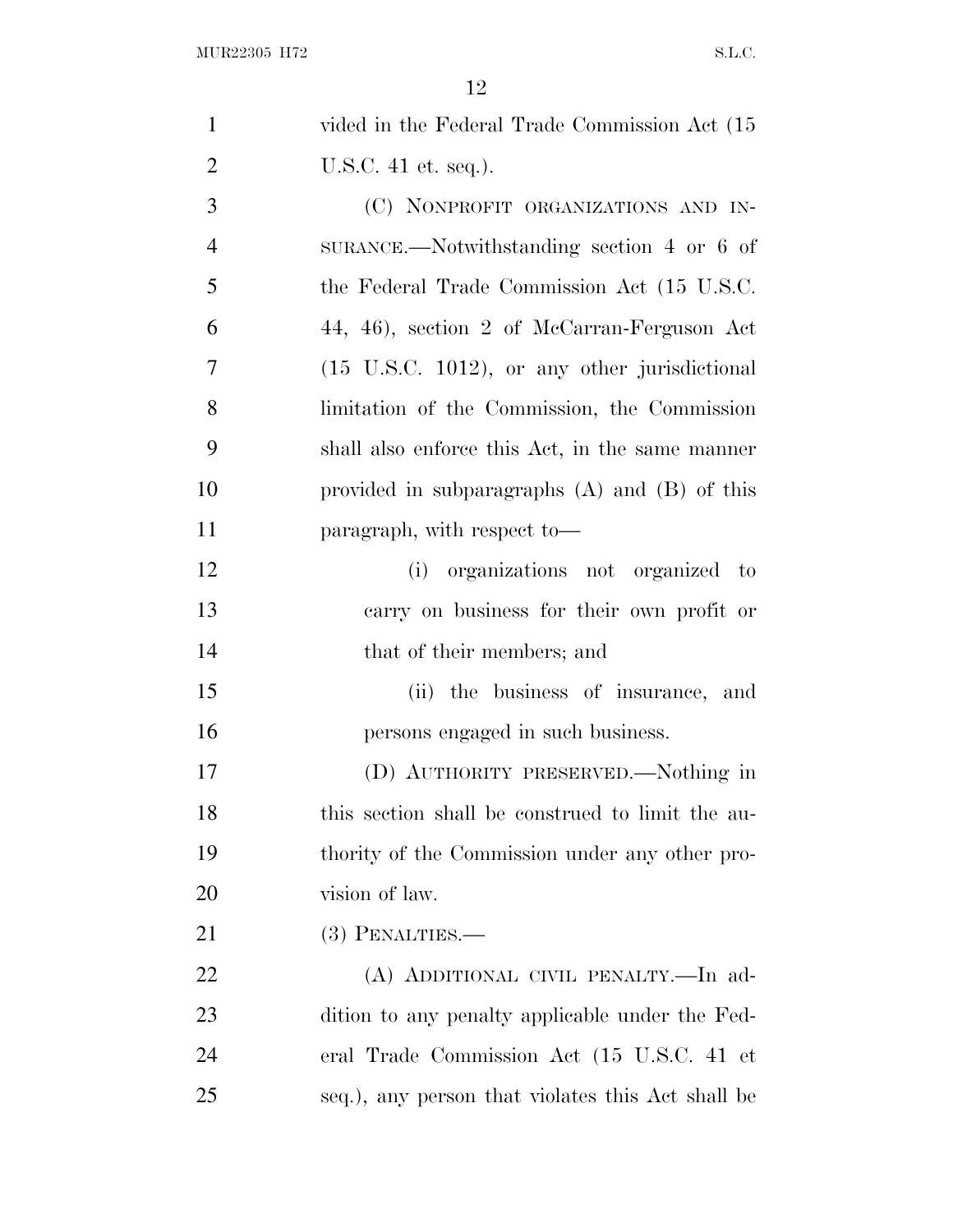| $\mathbf{1}$   | liable for a civil penalty of not more than     |
|----------------|-------------------------------------------------|
| $\overline{2}$ | \$1,000,000.                                    |
| 3              | (B) METHOD.—The penalties provided by           |
| $\overline{4}$ | subparagraph (A) shall be obtained in the same  |
| 5              | manner as civil penalties imposed under section |
| 6              | $18(a)(1)(B)$ of the Federal Trade Commission   |
| 7              | Act $(15 \text{ U.S.C. } 57a(a(1)(B)).$         |
| 8              | (C) MULTIPLE OFFENSES; MITIGATING               |
| 9              | FACTORS.—In assessing a penalty under sub-      |
| 10             | paragraph $(A)$ —                               |
| 11             | (i) each day of a continuing violation          |
| 12             | shall be considered a separate violation;       |
| 13             | and                                             |
| 14             | (ii) the court shall take into consider-        |
| 15             | ation, among other factors—                     |
| 16             | (I) the seriousness of the viola-               |
| 17             | tion;                                           |
| 18             | (II) the efforts of the person                  |
| 19             | committing the violation to remedy              |
| 20             | the harm caused by the violation in a           |
| 21             | timely manner; and                              |
| 22             | (III) whether the violation was                 |
| 23             | intentional.                                    |
| 24             | (b) ENFORCEMENT BY STATES.-                     |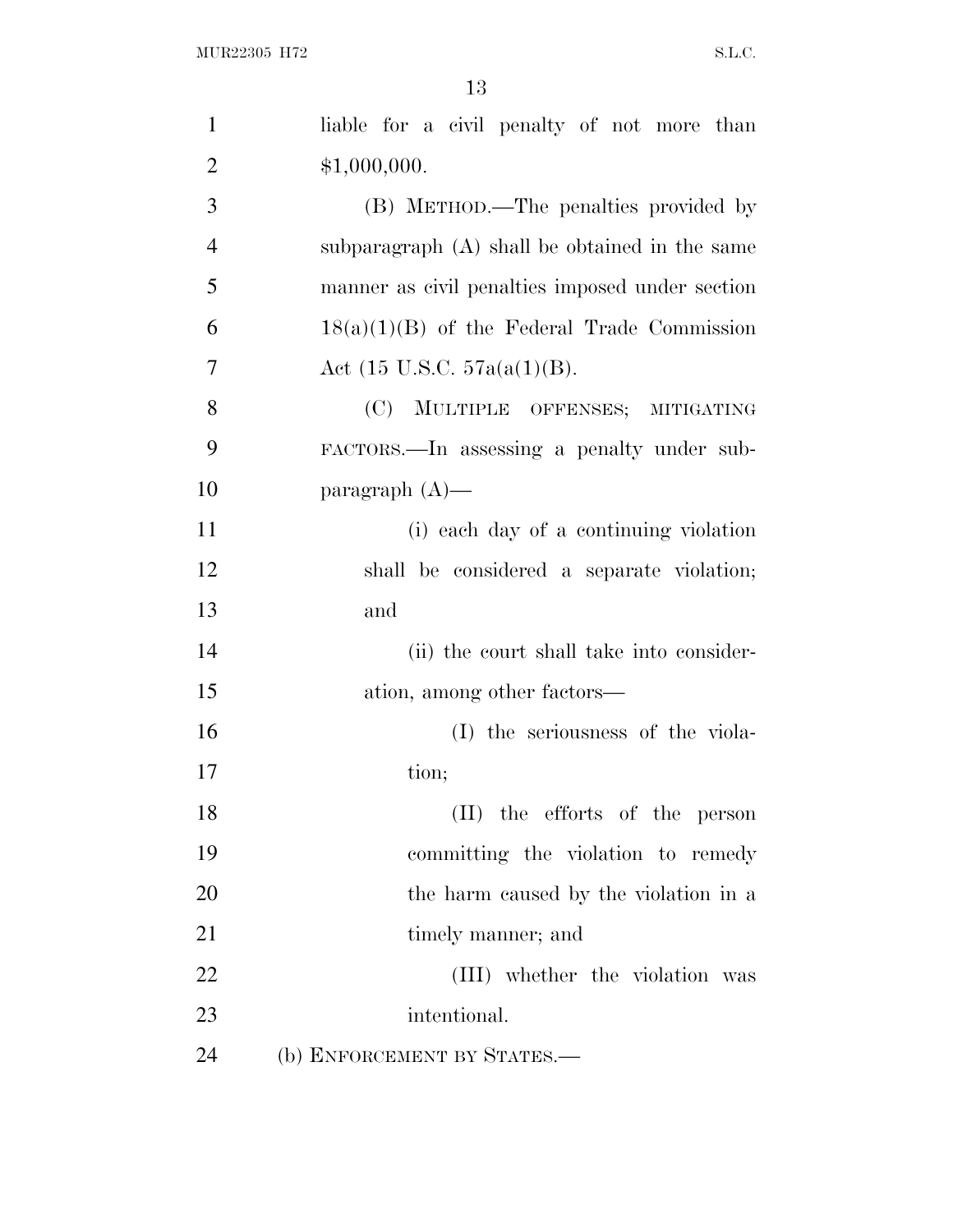| $\mathbf{1}$   | (1) IN GENERAL.—If the attorney general of a           |
|----------------|--------------------------------------------------------|
| $\overline{2}$ | State has reason to believe that an interest of the    |
| 3              | residents of the State has been or is being threat-    |
| $\overline{4}$ | ened or adversely affected by a practice that violates |
| 5              | this Act, the attorney general of the State may bring  |
| 6              | a civil action on behalf of the residents of the State |
| 7              | in an appropriate district court of the United States  |
| 8              | to obtain appropriate relief.                          |
| 9              | $(2)$ RIGHTS OF THE COMMISSION.—                       |
| 10             | (A) NOTICE TO THE COMMISSION.—                         |
| 11             | (i) IN GENERAL.—Except as provided                     |
| 12             | in clause (iii), the attorney general of a             |
| 13             | State, before initiating a civil action under          |
| 14             | paragraph (1), shall provide written notifi-           |
| 15             | cation to the Commission that the attorney             |
| 16             | general intends to bring such civil action.            |
| 17             | (ii) CONTENTS.—The notification re-                    |
| 18             | quired under clause (i) shall include a copy           |
| 19             | of the complaint to be filed to initiate the           |
| 20             | civil action.                                          |
| 21             | (iii) EXCEPTION.—If it is not feasible                 |
| 22             | for the attorney general of a State to pro-            |
| 23             | vide the notification required under clause            |
| 24             | (i) before initiating a civil action under             |
| 25             | paragraph (1), the attorney general shall              |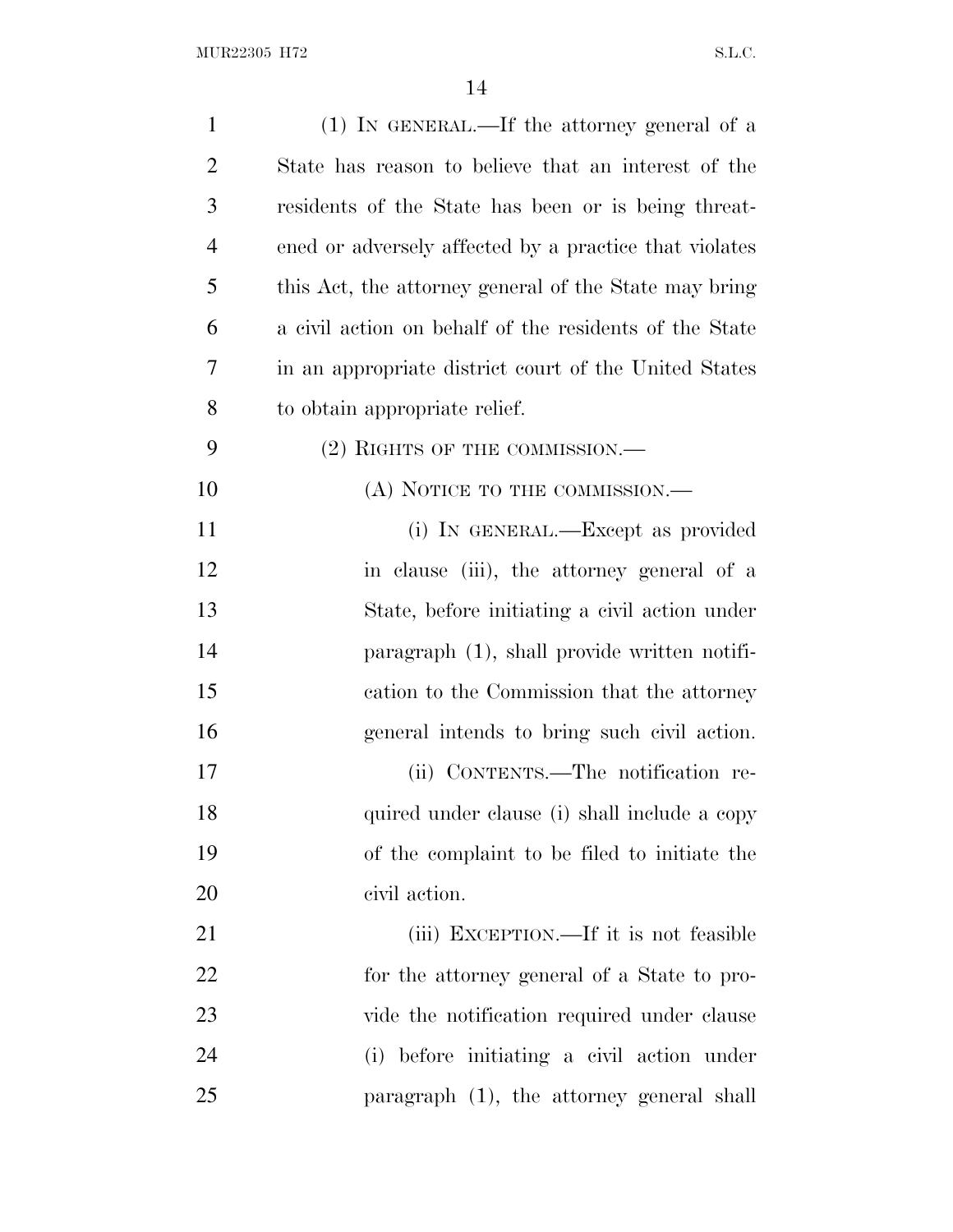| $\mathbf{1}$   | notify the Commission immediately upon               |
|----------------|------------------------------------------------------|
| $\overline{2}$ | instituting the civil action.                        |
| 3              | INTERVENTION BY THE COMMIS-<br>(B)                   |
| $\overline{4}$ | sion.—The Commission may—                            |
| 5              | (i) intervene in any civil action                    |
| 6              | brought by the attorney general of a State           |
| 7              | under paragraph $(1)$ ; and                          |
| 8              | (ii) upon intervening—                               |
| 9              | (I) be heard on all matters aris-                    |
| 10             | ing in the civil action; and                         |
| 11             | (II) file petitions for appeal of a                  |
| 12             | decision in the civil action.                        |
| 13             | (3) CONSTRUCTION.—Nothing in this sub-               |
| 14             | section may be construed to prevent the attorney     |
| 15             | general of a State from exercising the powers con-   |
| 16             | ferred on the attorney general by the laws of the    |
| 17             | State to conduct investigations, to administer oaths |
| 18             | or affirmations, or to compel the attendance of wit- |
| 19             | nesses or the production of documentary or other     |
| 20             | evidence.                                            |
| 21             | (4) VENUE; SERVICE OF PROCESS.—                      |
| 22             | (A) VENUE.—Any action brought under                  |
| 23             | paragraph $(1)$ may be brought in—                   |
| 24             | (i) the district court of the United                 |
| 25             | States that meets applicable requirements            |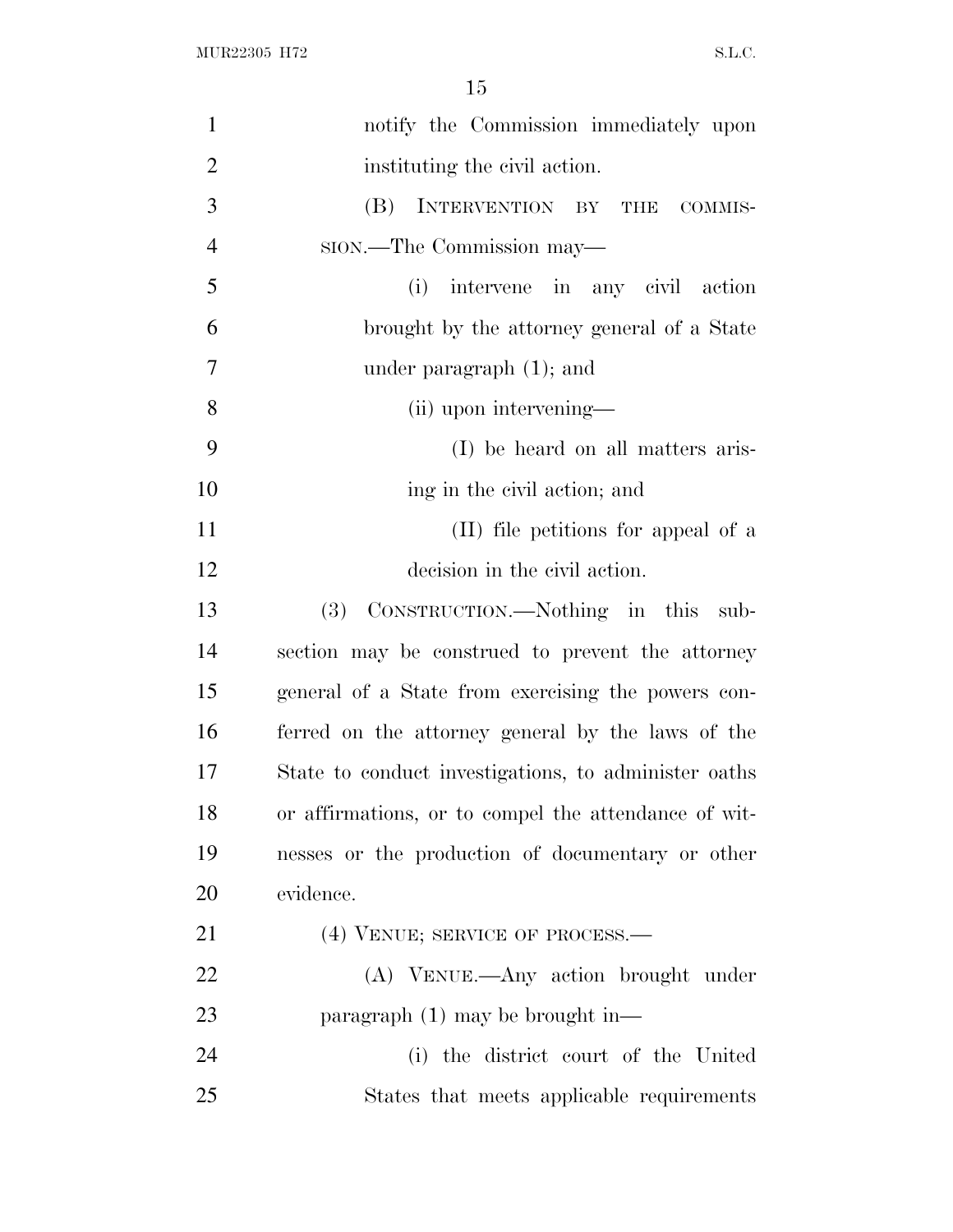| $\mathbf{1}$   | relating to venue under section 1391 of         |
|----------------|-------------------------------------------------|
| $\overline{2}$ | title 28, United States Code; or                |
| 3              | (ii) another court of competent juris-          |
| $\overline{4}$ | diction.                                        |
| 5              | (B) SERVICE OF PROCESS.—In an action            |
| 6              | brought under paragraph (1), process may be     |
| 7              | served in any district in which—                |
| 8              | (i) the defendant is an inhabitant,             |
| 9              | may be found, or transacts business; or         |
| 10             | (ii) venue is proper under section              |
| 11             | 1391 of title 28, United States Code.           |
| 12             | (5) ACTIONS BY OTHER STATE OFFICIALS.—          |
| 13             | (A) IN GENERAL.—In addition to a civil          |
| 14             | action brought by an attorney general under     |
| 15             | paragraph (1), any other officer of a State who |
| 16             | is authorized by the State to do so may bring   |
| 17             | a civil action under paragraph (1), subject to  |
| 18             | the same requirements and limitations that      |
| 19             | apply under this subsection to civil actions    |
| 20             | brought by attorneys general.                   |
| 21             | (B) SAVINGS PROVISION.—Nothing in this          |
| 22             | subsection may be construed to prohibit an au-  |
| 23             | thorized official of a State from initiating or |
| 24             | continuing any proceeding in a court of the     |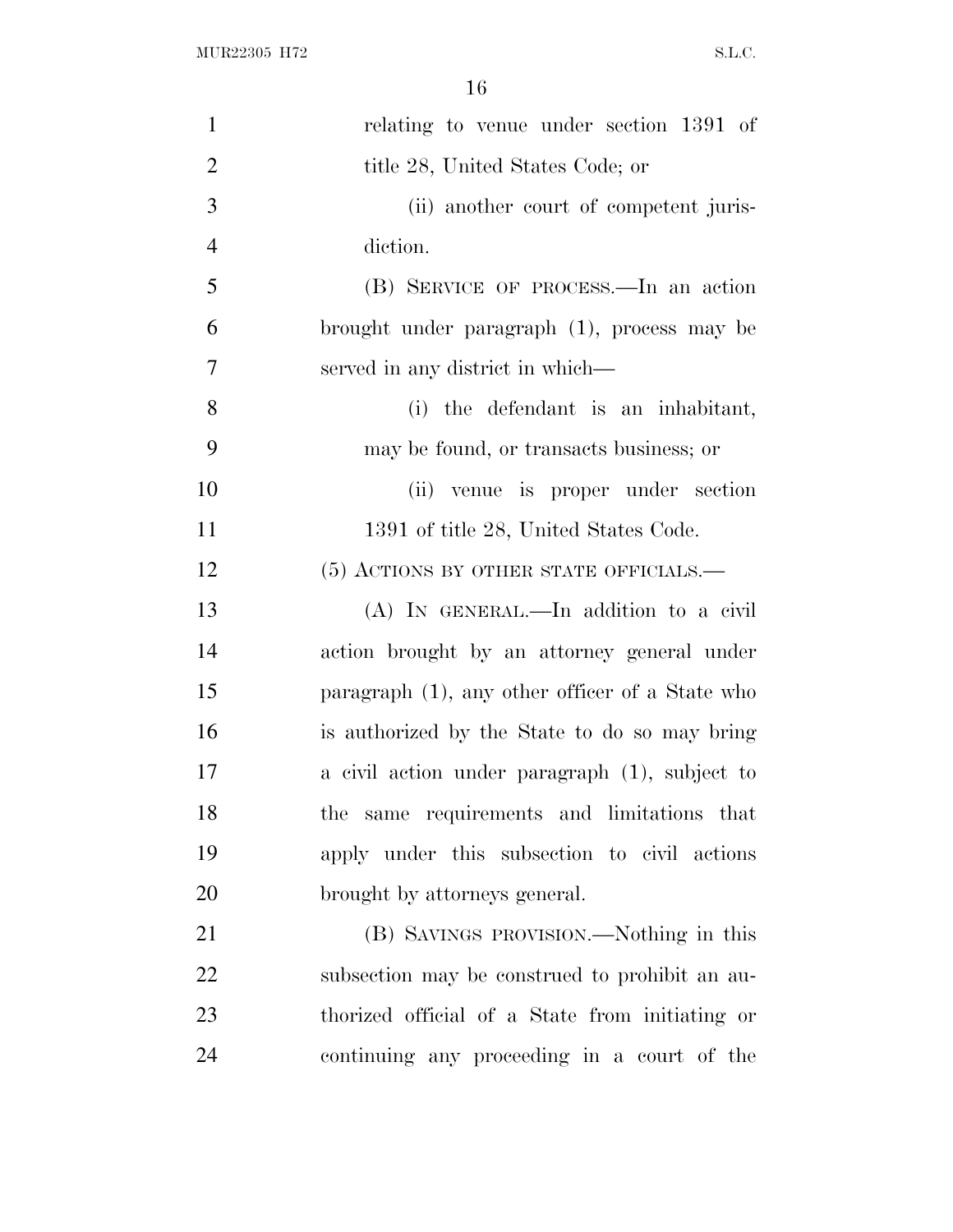| $\mathbf{1}$   | State for a violation of any civil or criminal law          |  |
|----------------|-------------------------------------------------------------|--|
| $\overline{2}$ | of the State.                                               |  |
| 3              | (c) AFFIRMATIVE DEFENSE.—In an action brought               |  |
| 4              | under this section to enforce section 2, it shall be an af- |  |
| 5              | firmative defense, on which the defendant has the burden    |  |
| 6              | of persuasion by a preponderance of the evidence, that the  |  |
| 7              | conduct alleged to be a violation of section 2 was          |  |
| 8              | nonpretextual and reasonably necessary to—                  |  |
| 9              | (1) prevent a violation of, or comply with, Fed-            |  |
| 10             | eral or State law;                                          |  |
| 11             | $(2)$ protect patient safety; or                            |  |
| 12             | (3) protect patient access.                                 |  |
| 13             | SEC. 7. EFFECT ON STATE LAWS.                               |  |
| 14             | Nothing in this Act shall be construed to preempt,          |  |
| 15             | displace, or supplant any State laws, rules, regulations,   |  |
| 16             | or requirements, or the enforcement thereof.                |  |
| 17             | SEC. 8. DEFINITIONS.                                        |  |
| 18             | In this Act:                                                |  |
| 19             | (1) COMMISSION.—The term "Commission"                       |  |
| 20             | means the Federal Trade Commission.                         |  |
| 21             | (2) COVERED INDIVIDUAL.—The term "covered                   |  |
| 22             | individual" means a current or former employee,             |  |
| 23             | contractor, subcontractor, service provider, or agent       |  |
| 24             | of a pharmacy benefit manager, health plan, phar-           |  |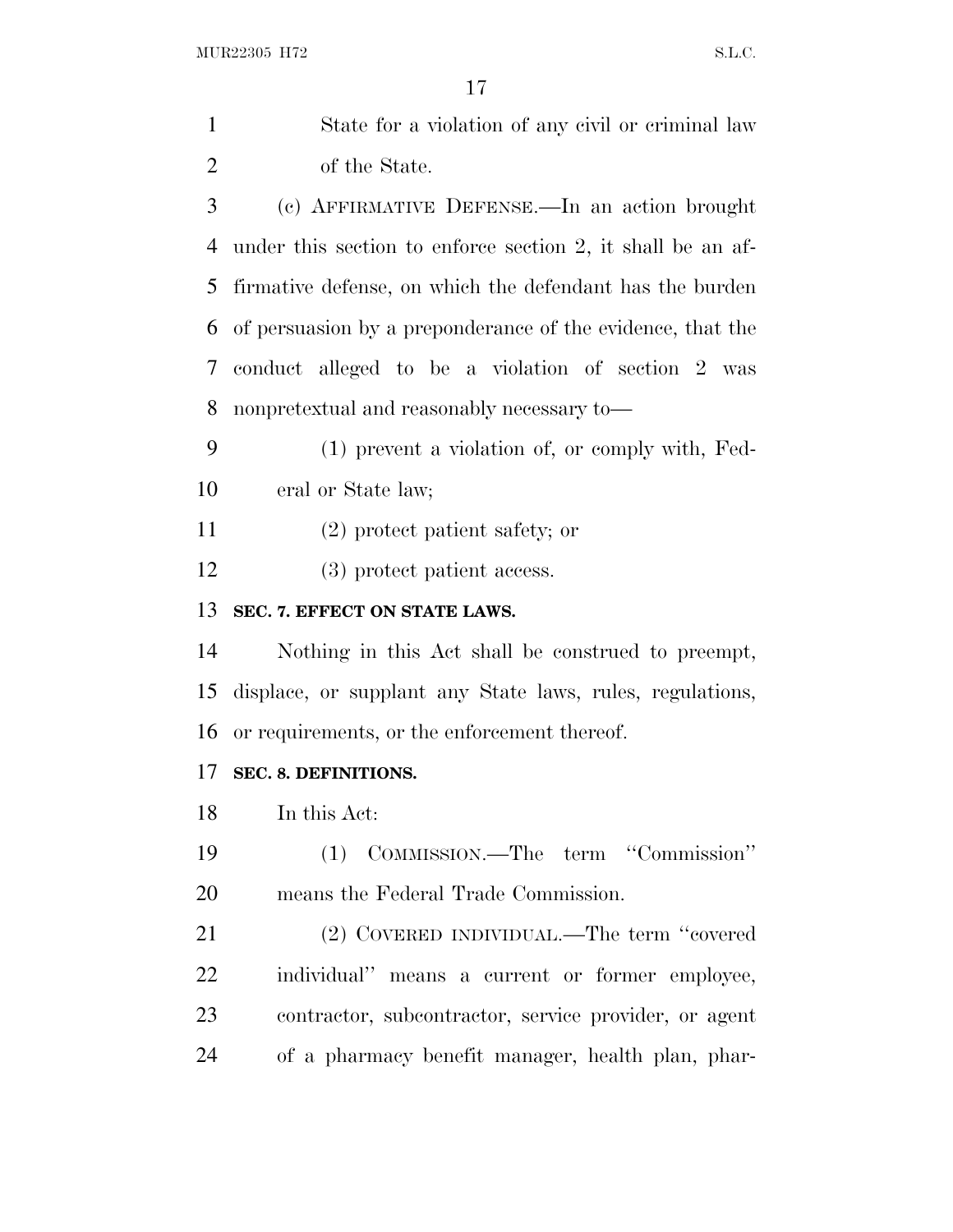MUR22305 H72 S.L.C.

 maceutical manufacturer, pharmacy, or any affiliate, subsidiary, or agent thereof.

 (3) HEALTH PLAN.—The term ''health plan'' means any group or individual health insurance plan or coverage, including any health insurance plan or coverage sponsored or funded by the Federal Gov- ernment or the government of any State, Territory, or subdivision thereof.

 (4) PHARMACY BENEFIT MANAGER.—The term ''pharmacy benefit manager'' means any entity that provides pharmacy benefit management services on behalf of a health plan, a payer, or health insurance issuer.

 (5) PHARMACY BENEFIT MANAGEMENT SERV- ICES.—The term ''pharmacy benefit management services'' means, pursuant to a written agreement with a payer or health plan offering group or indi- vidual health insurance coverage, directly or through an intermediary, the service of—

 (A) negotiating terms and conditions, in- cluding rebates and price concessions, with re- spect to a prescription drug on behalf of the health plan, coverage, or payer; or

 (B) managing the prescription drug bene-fits provided by the health plan, coverage, or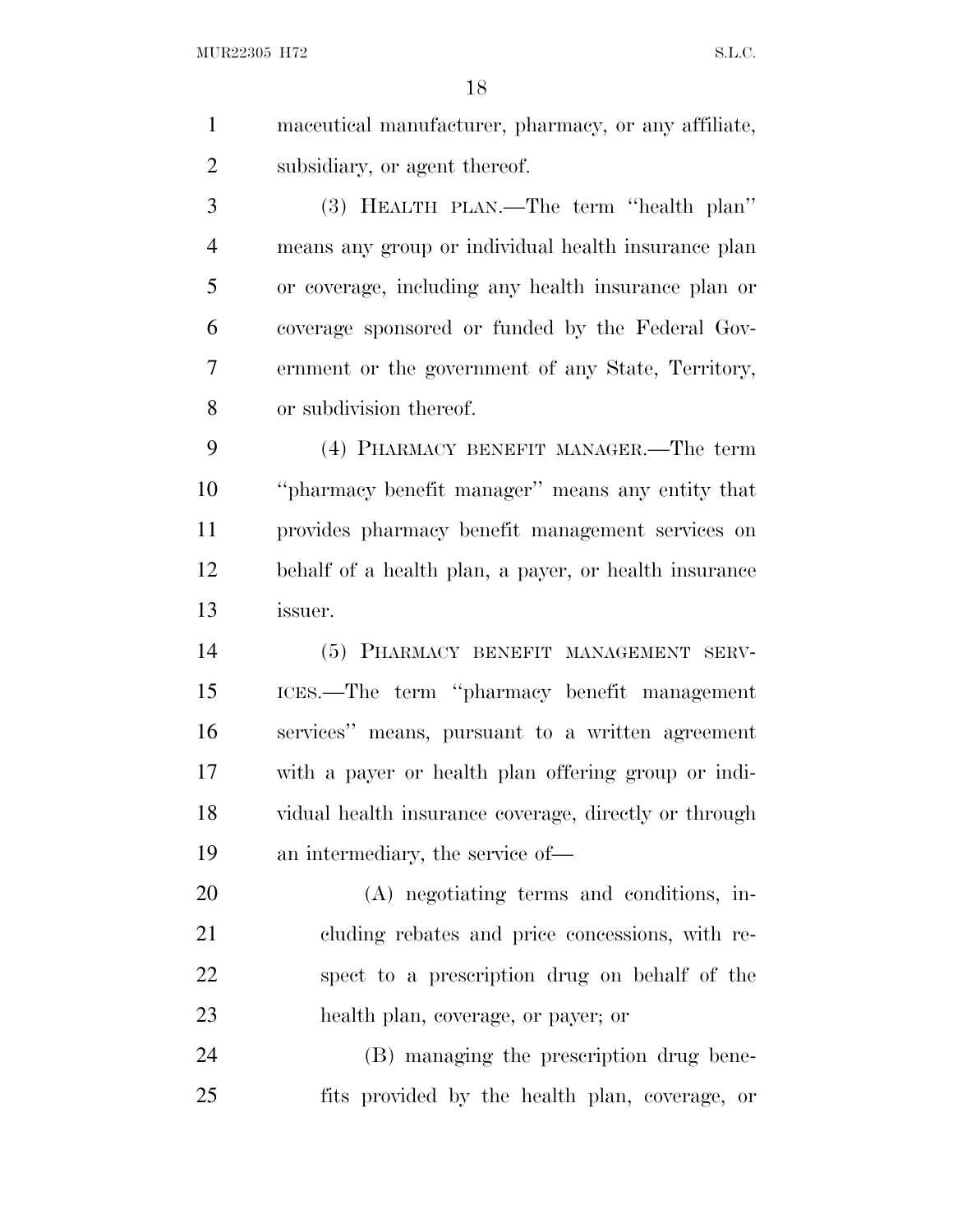| $\mathbf{1}$   | payer, which may include formulary manage-            |
|----------------|-------------------------------------------------------|
| $\overline{2}$ | ment the processing and payment of claims for         |
| 3              | prescription drugs, the performance of drug uti-      |
| $\overline{4}$ | lization review, the processing of drug prior au-     |
| 5              | thorization requests, the adjudication of appeals     |
| 6              | or grievances related to the prescription drug        |
| 7              | benefit, contracting with network pharmacies,         |
| 8              | or the provision of related services.                 |
| 9              | (6) PRESCRIPTION DRUG.—The term "prescrip-            |
| 10             | tion drug" means—                                     |
| 11             | $(A)$ a drug, as that term is defined in sec-         |
| 12             | tion $201(g)$ of the Federal Food, Drug, and          |
| 13             | Cosmetic Act $(21 \text{ U.S.C. } 321(g))$ , that is— |
| 14             | (i) approved by the Food and Drug                     |
| 15             | Administration under section 505 of such              |
| 16             | Act $(21 \text{ U.S.C. } 355)$ ; and                  |
| 17             | (ii) subject to the requirements of sec-              |
| 18             | tion $503(b)(1)$ of such Act $(21 \text{ U.S.C.})$    |
| 19             | 353(b)(1));                                           |
| 20             | (B) a biological product as that term is de-          |
| 21             | fined in section 351 of the Public Health Serv-       |
| 22             | ice Act $(42 \text{ U.S.C. } 262(i)(1));$ or          |
| 23             | $(C)$ a product that is biosimilar to, or             |
| 24             | interchangeable with, a biologic product under        |